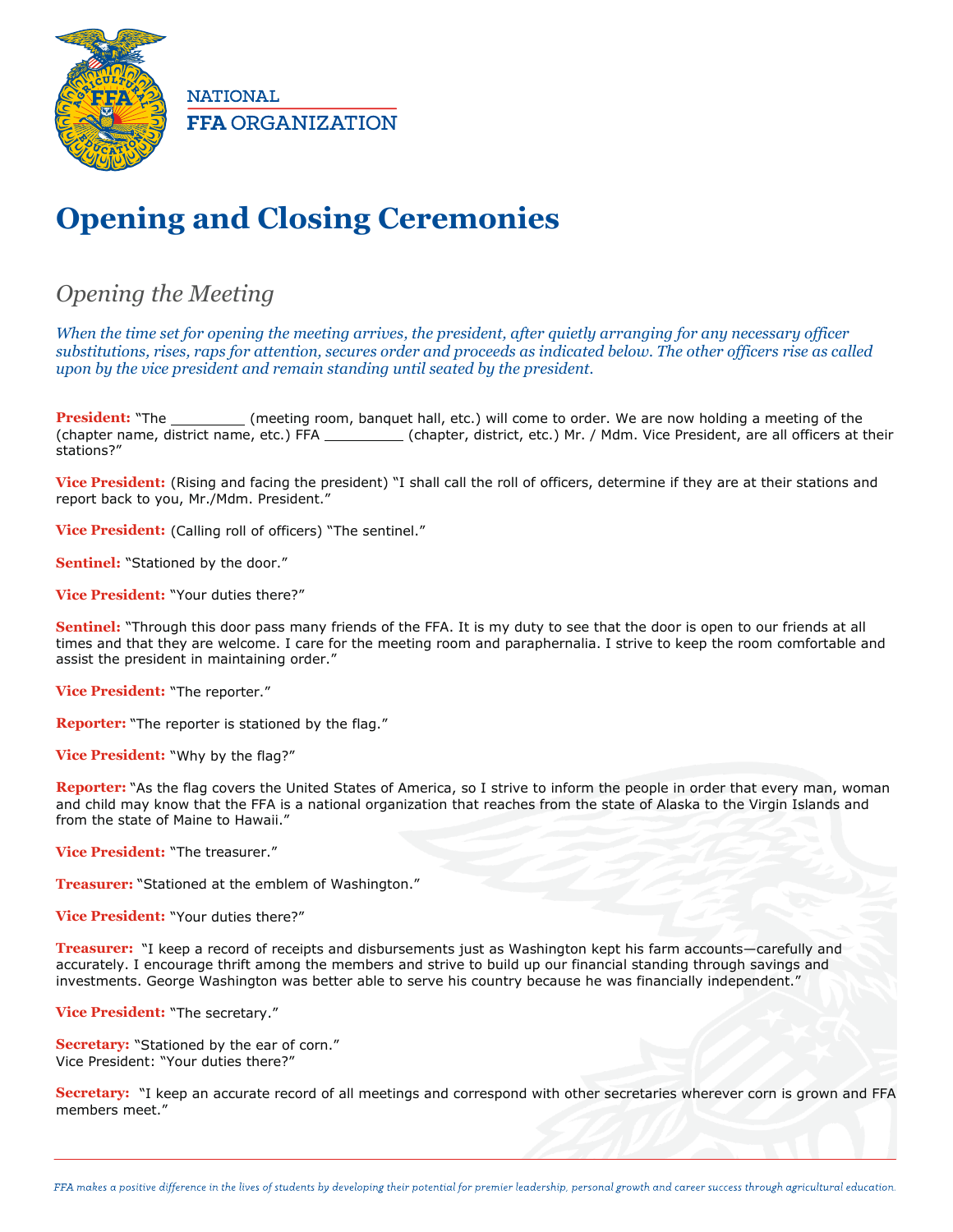**Vice President:** "The advisor."

**Advisor:** "Here by the owl."

**Vice President:** "Why stationed by the owl?"

**Advisor:** "The owl is a time-honored emblem of knowledge and wisdom. Being older than the rest of you, I am asked to advise you from time to time, as the need arises. I hope that my advice will always be based on true knowledge and ripened with wisdom.

"Mr./Mdm. Vice President, why do you keep a plow at your station?"

**Vice President:** "The plow is the symbol of labor and tillage of the soil. Without labor, neither knowledge nor wisdom can accomplish much. My duties require me to assist at all times in directing the work of our organization. I preside over meetings in the absence of our president, whose place is beneath the rising sun."

**Advisor:** "Why is the president so stationed?"

**Vice President:** "The rising sun is the token of a new era in agriculture. If we will follow the leadership of our president, we shall be led out of the darkness of selfishness and into the glorious sunlight of brotherhood and cooperation. Mr./Mdm. President, all officers are at their stations."

**President:** (Rises and faces the vice president) "Thank you, Mr./Mdm. Vice President." (All take seats at tap of gavel.) "The secretary will call the roll of members."

**Secretary:** "There are \_\_\_\_\_\_\_\_ members and \_\_\_\_\_\_ guests present, Mr./Mdm. President."

**President:** "Thank you. FFA members, why are we here?" (All members stand at three taps of gavel.)

**All members in unison:** "To practice brotherhood, honor agricultural opportunities and responsibilities and develop those qualities of leadership which an FFA member should possess." (All are seated at one tap of gavel.)

**President:** "May we accomplish our purposes. I now declare this meeting of the \_\_\_\_\_\_\_(chapter name, district name, etc.) FFA **incollect** (chapter, district, etc.) duly open for the transaction of business, or attention to any matters which may properly be presented."

**Note:** The secretary may call the complete roll if necessary and report on that basis. However, it is a time-consuming procedure for a local chapter because all members' names are in the secretary's book and can be quickly consulted and checked beforehand.

## *Closing the Meeting*

*When the business at hand has been disposed of or an appointed time for closing has arrived, the procedure is as indicated below.*

**President:** "Mr./Mdm. Secretary, do you have a record of any further business which should now be transacted?"

**Secretary:** (Rises, replies and is seated.) "I have none, Mr./Mdm. President."

**President:** "Does any member know of any new or unfinished business which should properly come before this meeting? (If no answer, proceed as follows.)

"We are about to adjourn this meeting of the \_\_\_\_\_\_\_\_\_\_ (chapter name, district name, etc.) FFA \_\_\_\_\_\_\_\_ (chapter, district, etc.). As we mingle with others, let us be diligent in labor, just in our dealings, courteous to everyone and, above all, honest and fair in the game of life. Fellow members and guests, join me in a salute to our flag."